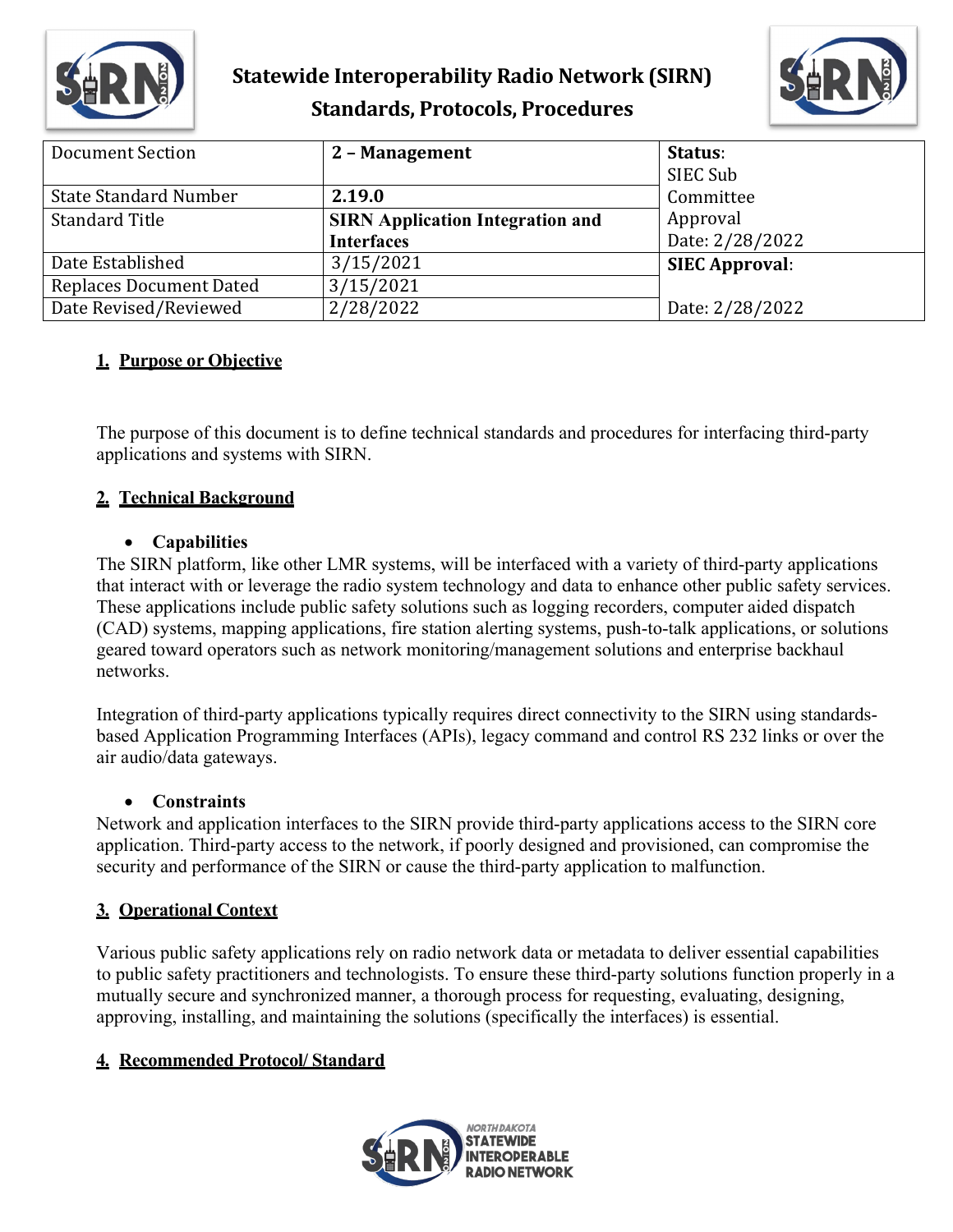

# **Statewide Interoperability Radio Network (SIRN) Standards, Protocols, Procedures**



All third-party applications interfaced with SIRN must:

- Be covered by the application vendor's full maintenance, support and licensing agreements
- Adhere to NDIT security policies for on-premises and cloud-based solutions
- Maintain the most up-to-date end point security software
- Employ specific firewalls and network ports as approved by NDIT
- Be evaluated for network traffic/latency impact on the SIRN Core
- Be assessed annually by NDIT for its security posture

If multiple agencies require APIs to the same third party solution, the State may elect to offer a centralized multi-tenant solution.

See SIRN Standard 2.18.0 System and IT Network Security for additional details that apply to all SIRN networked subsystems and solutions.

## **5. Recommended Procedure**

#### **General Standards**

All SIRN interfaced applications must have demonstrable and justifiable benefits to the public safety community.

Requests for connecting systems and applications to the SIRN have to undergo NDIT architectural review and be approved by the SIRN Statewide System Administrator or the SIEC.

The SIEC will closely review and approve requests for application integration with SIRN, notably, for those applications which have previously not been integrated with Motorola Astro 25 systems.

Local agencies seeking to implement a SIRN interfaced application shall provide a comprehensive plan and design for SIEC consideration. The Statewide Administrator, with the support of the Motorola technical team, will conduct a technical feasibility/architectural review to advise the SIEC. During this process, all product vendors must provide technical expertise to support the integration feasibility and design analysis.

Application interfaces typically require software development for customization and optimization. Therefore, where multiple applications exist, preference will be given for applications/solutions previously vetted and integrated with Motorola networks and API libraries.

All third-party application implementation costs (including NDIT staff and SIRN vendor resources and APIs) will be borne by the requesting agency.

Local agency assumes full responsibility for the proper operation of the application including its interfaces with SIRN.

Interfaces causing adverse effects on SIRN will be taken offline until the issue is resolved by the user agency.